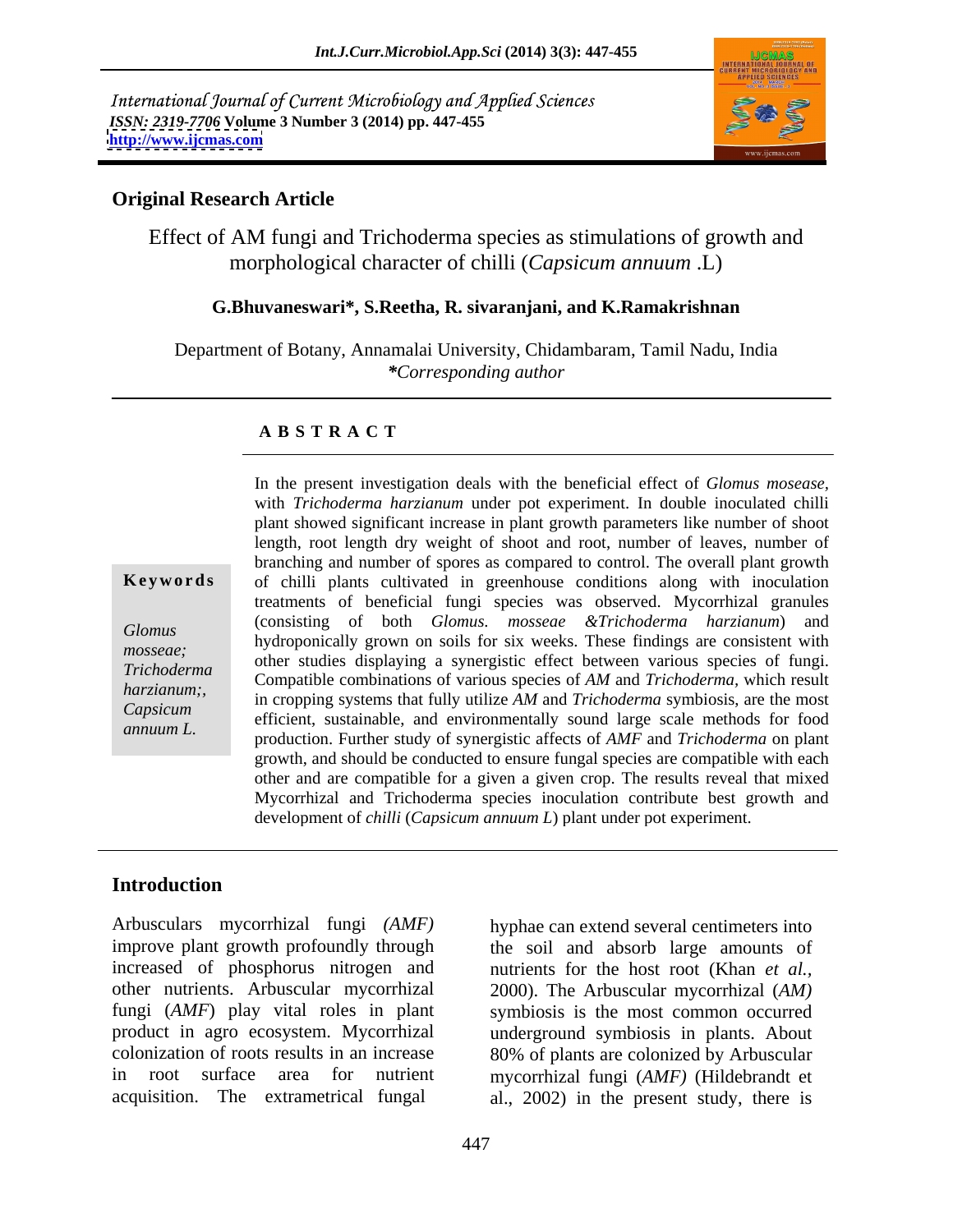well-documented evidence that AM fungi an interaction as a virulent Symbionts contribute to increasing availability and (Howell et al. 2000; Harman et al., 2004; uptake of P and micronutrients (Krishna Yedidia et al., 1999, 2000). *Trichoderma*  and Bagyaraj, 1991). The fine roots that *spp.* can also produce metabolites with perform most of the uptake process are activities analogous to plant hormones symbiotically associated with fungi which improve nutrient uptake, drought and frost pathogens. The fungi withdraw glucose from plant roots and act as a significant dependent on the higher plant, whereas the

biological control agent against a wide range of economically important aerial and been incorporated into horticultural the ability of the fungus to survive and infection us diseases from bacteria, which *Trichoderma spp.* influences plant 1999) and increased uptake and rapid growth is occurring. translocation of less-available minerals (Baker, 1989; Growth stimulation is evidenced by increases in biomass, beneficial microorganisms within the soil productivity, stress resistance and form symbiotic relationships with the roots increased nutrient absorption (Hoyos- Carvajal,2009). The plant benefits by the uptake of essential nutrients by plants. presence of *Trichoderma spp.*, suggesting

an interaction as a virulent Symbionts (Cutler et al., 1989, 1991).

tolerance and protect higher plants against *Chilli* (*Capsicum annuum L.)* which sink for carbohydrates (Kottke, 2002). As dehydrated species (Bosland and Vostava, a rule the fungus is strongly or wholly 2000).Pepper is good source of vitamins plant may or may not benefit (Marschner, and calcium. They can increase plant 2002). *AMF* on their host plant is an uptake of nutrients especially relatively increase in plant growth and nutrient immobile elements such as P, Zn and Cu uptake (Ortas *et al*., 2001). (Ryan & Angus, 2003) and consequently, *Trichoderma harzianum* is a saprophytic improve plant growth. Vegetable crops fungus which is used generally as a that require a nursery stage can benefit soil borne plant pathogens (Papavizas, practices (Evans, 1997). In the life of chilli 1985). The increased growth response of plant, there are many challenges within the plants caused by *T.harizanum* depends on environment to overcome; these include develop in the rhizosphere (Kleifield and fungus, and viruses, or other physical Chet 1992). A possible mechanism for damage from insects that continuously increased plant growth is an increase in feed on the foliage. Another major nutrient transfer from soil to root, which is  $\qquad$  problem for tomato plants is the supported by the fact that *Trichoderma* availability of essential nutrients necessary can colonize the interior of roots (Kleifield for proper plant growth and development and Chet 1992). Several mechanisms, by of reproductive organs such as the flowers development were suggested, such as be caused by the lack of nutrients in the production of growth hormones (Windham media, but also if the nutrients needed for et al., 1986), solubilization of insoluble plant growth exceeds the roots ability to minor nutrients in soil (Altomare et al., uptake nutrients that are available when belongs to Solananceae is known as a vegetable and consumed both as fresh and A, C, E,  $B_1$  and  $B_2$  potassium, phosphors increase root and shoot biomass and from *AMF* inoculation, thus its use has been incorporated into horticultural infection us diseases from bacteria, and fruit. These deficiencies can not only rapid growth is occurring.

> It has been known for <sup>a</sup> long time that of plants, which in turn, enhance the This enhancement allows the nutrients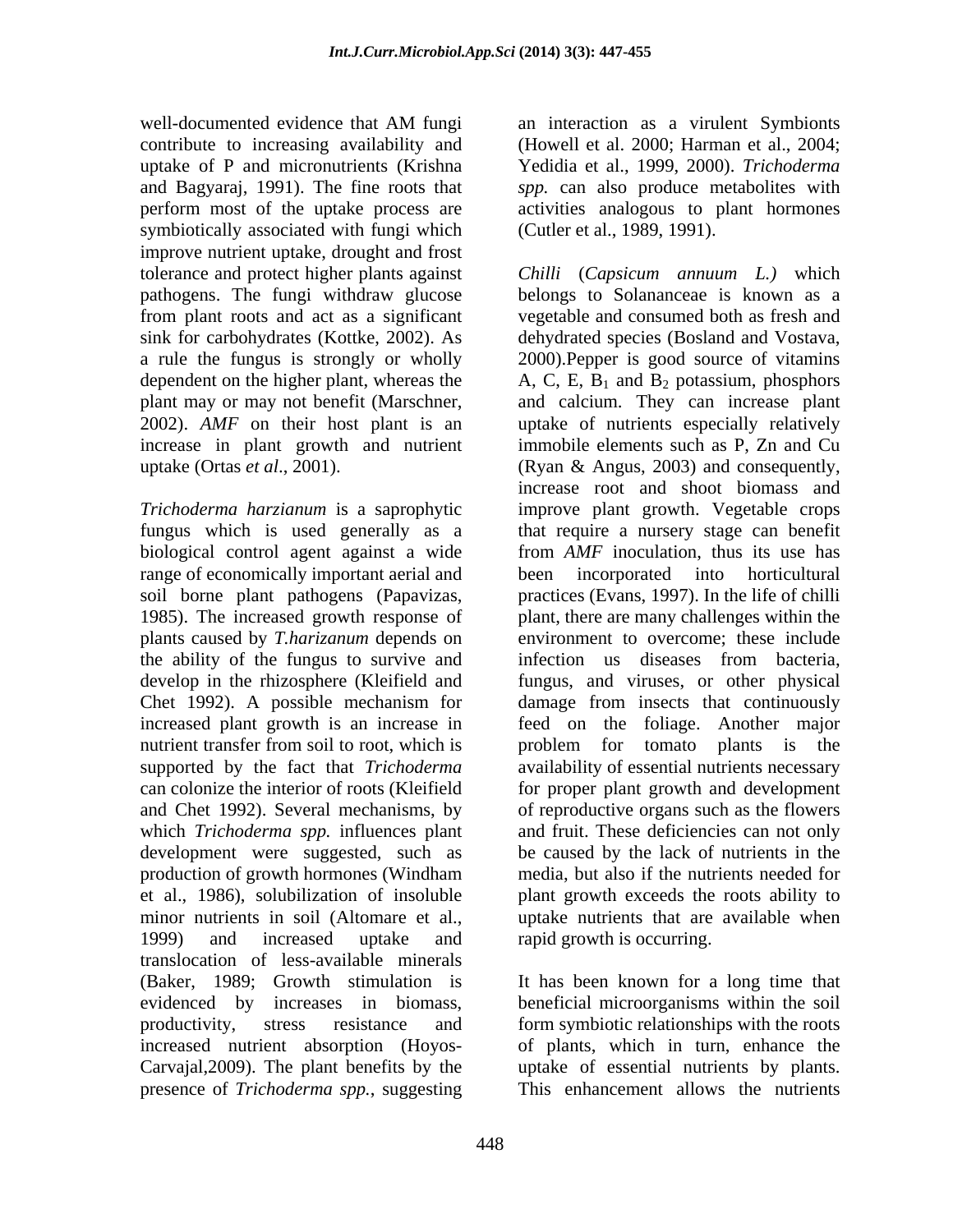already in the soil to become more *Trichoderma harzianum* were procured available for plant use, reducing the need to add extra fertilizers or chemicals, and also assist in preventing, not correcting, Double sterilized soil was used for deficiency problems. These experiments and seeds of (*Capsicum*  microorganisms also have the ability to *annuum L)* plants were shown in the other uptake water, as they act as extensions of soil fungi in different combinations. The the roots. Currently, there are a few experiment was conducted of five companies that manufacture beneficial microorganisms, so any homeowner or commercial grower has easy access to these products. The main species of beneficial microorganisms produced are 2. Mycorrhizal fungi with species of *Trichoderma* and Mycorrhizal (*G. mosseae*)<br>fungi, and both can be used in soil or 3. Mycorrhizal fungi with fungi, and both can be used in soil or soilless media. This is important, as the  $(T. harzianum)$ tomato industry not only grows in the 4. Mycorrhizal fungi with field, but also in greenhouses and using (G.mosseae +T.harizanum) soilless media such as Rockwool. Taken as a whole, the benefits of improved nutrient The pots were watered early in the uptake can be observed by comparing morning every alternative day. Fresh and overall height, fresh weight and dry weight dry weight, number and size of leaf, root of plants of various treatments. The and shoot length, size number of purpose of this experiment is to evaluate branching were recorded on 46 days of the overall growth of *chilli var*. (Indira  $F_1$  showing. The roots were cleared and Hybrid) plants inoculated with various stained using Phillips and Hayman (1970) species of *Trichoderma spp* and *AM fungi*. technique. Root colonization was

(*capsicum annuum L)* was supplied by *vegetable and fruit research station, Periyakulam, Tamil nadu, India*. Chilly sodium hypo chloride for 45 min before.

(*Glomus mosseae)* (Thaxter Gerdemann and Trappe emend. Sterilized earthen pots of 30cm diameter maintained with sterilized sand and soil borne fungi like;

from Department of Agricultural Microbiology, Annamalai University. experiment was conducted of five treatments with sixth replicates. Treatments were as follows.

- 1. No mycorrhizal fungi (control)
- 2. Mycorrhizal fungi with (*G. mosseae* )
- 3. Mycorrhizal fungi with (*T. harzianum*)
- 4. Mycorrhizal fungi with ( *G.mosseae +T.harizanum*)

**Materials and Methods** Mosse (1980) method. Hindered gram **Chilli seed preparations** (shoot and root) oven dried at 70 c for 48 *Chilli* from *var*.Indira  $F_1$  Hybrid recording, the dried shoot parts were kept seeds were surface sterilized with  $0.05\%$  following the same method as described **Mycorrhizal Inoculation** the dry weight. Roots were washed carefully in tap water and placed in a test-<br>Arbuscular mycorrhizal fungi (AMF) tube containing 2.5% KOH solution (w/v). technique. Root colonization was measured according to the Giovannetti and rhizosphere soils samples were harvest  $\degree$ c for 48 hours. After the completion of data recording, the dried shoot parts were kept in paper bag covered with aluminum foil and stored for nitrogen and phosphorus estimation in shoot which was done by following the same method as described for the soil nutrient analysis. Until a constant weight was obtained to determine carefully in tap water and placed in a testtube containing 2.5% KOH solution  $(w/v)$ . Roots were then heated at 90°C in a water bath for 30 min (Koske and Gemma, 1989).Cooled root samples were washed several times with tap water and were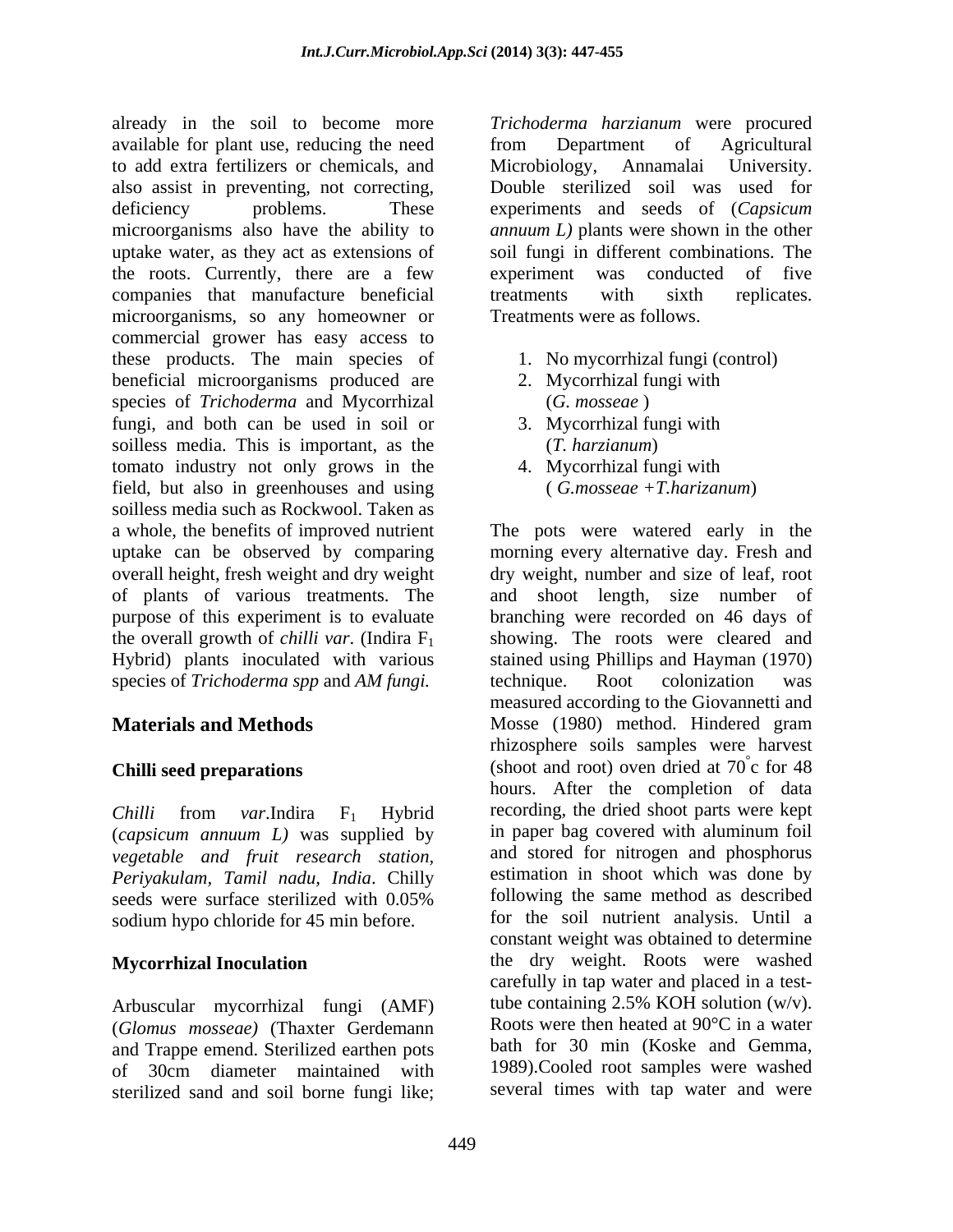acidified in 1% HCl solution for 30 min level of percent root colonization. Uptake (500 ml H2O, 50 ml 1% HCL) containing

*Arbuscular mycorrhizal Fungi* are the most widespread root fungal symbiotic improve soil structure (Miller and Jastrow,  $\qquad$  double inoculums *T.harzinum* + growth and yield through efficient nutrient 27.11 spores/50gm, T.harzinum (25.99) uptake (Smith and Read, 1997).The result of plant growth parameters are given in respectively. Showed maximum root table-1 and the plate. Capsicum annuum L. colonization with growth parameters viz. parameters viz. number of leaf, size of leaf weight (5.313 gm), dry shoot d, shoot length, number of branching, root weight (4.690gm) dry root weight length, fresh root weight, dry root weight, inoculation *G.mosseae + T.harizanum (*19.42%) followed by single inoculation. G.mosseae (15.92%) and *T.harizanum* (16.26%) and was followed by other Moreover, AMF were shown to have treatments and control beneficial effects on the CO<sub>2</sub> assimilation (12.58%).Evidently, there was no positive rate (Amerian*et al.* 2001), which results in correlation between spore numbers and the

and stained in an acidic glycerol solution of certain minerals, such as P and N, is of 0.05% tryphan blue (Phillips and Hayman, plant growth (Johansen, 1999; Kim et al., 1970). 1997). Promotion of growth and yield by **Statistical analysis** increased root area allowing the roots to The data were subjected to analysis of nutrients, and increased solubility of variance (ANOVA) the statistical systems insoluble compounds as well as increased (SAS 6.12) package. Comparison of availability of micronutrients (Altomare et multiple means was performed using the al., 1999; Yedidia et al., 2001). However, least significant difference (LSD) test at initially *Trichoderma* must be able to the 5%. establish an interaction with the root **Results and Discussion** plant depends also on the plant species. and are associated with the vast majority present study. Number of spores was of higher plants. *AMF* have been shown to maximum in treatment of plants with 2000) and have great importance due to *G.mosseae* (30.173) spores /50 gm of their great capability to increase the plant rhizosphere soil followed by *G. mosease* table-1 and the plate. *Capsicum annuum L*. colonization with growth parameters viz.<br>plants inoculated with Arbuscular Number of leaf (15.630) size of leaf (2.950 mycorrhizal fungi of single inoculation *G.* mm),shoot length (4.190 cm), number of mosseae, T.harizanum, or double branching (5.133),root length (4.656 cm), inoculation *((T.h+G.m*) increased growth fresh shoot weight (5.166gm) fresh root fresh shoot weight, dry shoot weight, and present study, root colonization was spores number as compared to control. maximum in treatment of *Capsicum*  The percent of root colonization were *annuum L.* plants with *T.harizanum G.* maximum in treatment of plants with *mosseae*. Evidently, this also positive key importance considering their role in *Trichoderma* spp. may also be a result of explore larger volumes of soil to access system. The ability of a *Trichoderma*  species to colonize the root system of a The lower percent root colonization might be associated with reduction of growth in control treatment as observed in the double inoculums *T.harzinum +* 27.11spores/50gm,T.harzinum (25.99) spores/50gm of rhizosphere soil respectively. Showed maximum root colonization with growth parameters viz. Number of leaf (15.630**)** size of leaf (2.950 weight (5.313 gm), dry shoot weight(4.690gm) dry root weight (4.490gm) as compared to control. In the correlation between *AM fungi* spore numbers and the level of root colonization.

Moreover, *AMF* were shown to have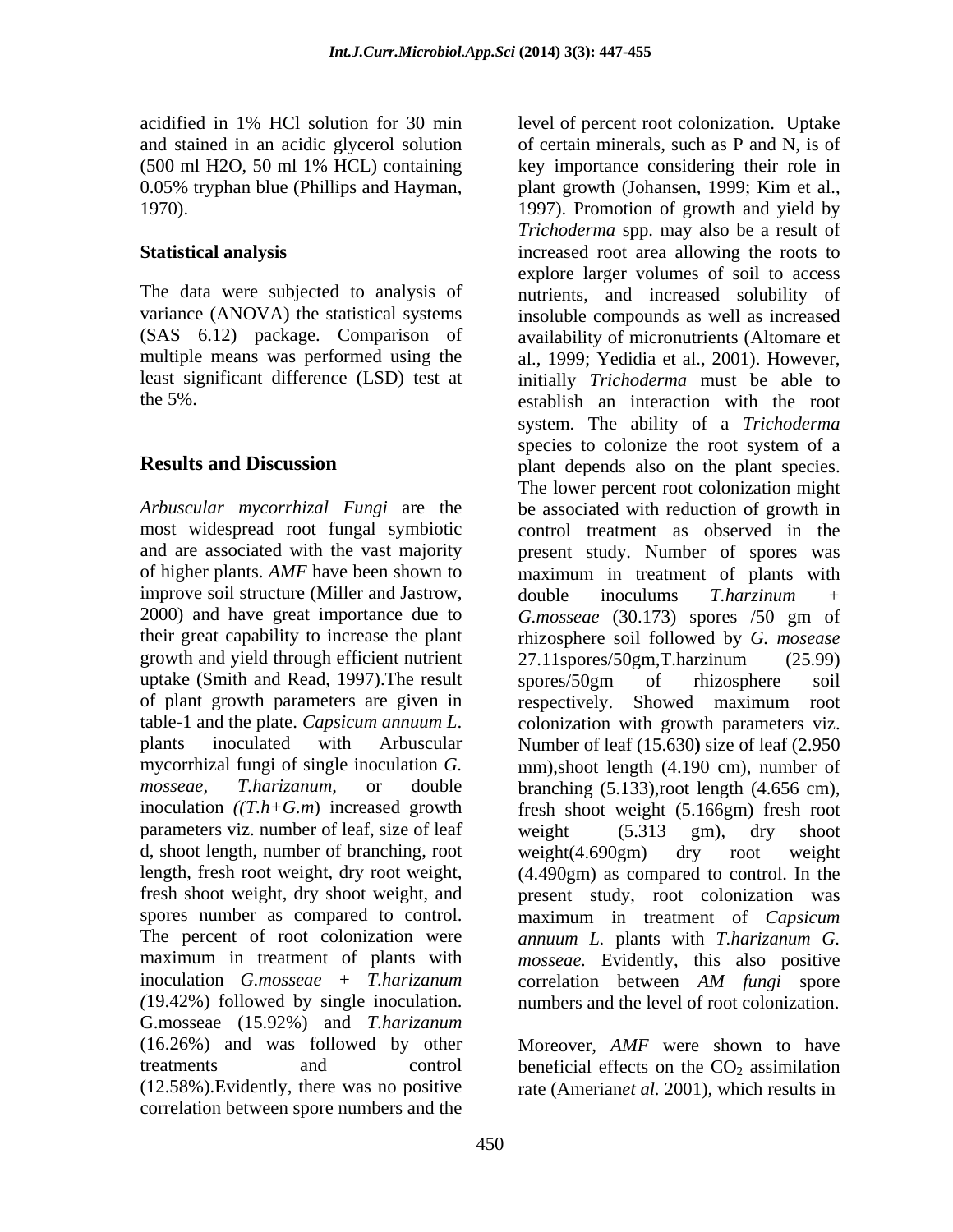| <b>Treatments</b>                          | <b>Control</b>   | <b>G.mosseae</b> | T.harizanum      | $\mid$ G.mossease+T.harizanum |
|--------------------------------------------|------------------|------------------|------------------|-------------------------------|
| Shoot Length<br>(cm)                       | $1.713 \pm 0.15$ | $1.95 \pm 0.14$  | $1.93 \pm 0.04$  | $1.99 \pm 0.20$               |
| Root Length<br>(cm)                        | $1.53 \pm 0.10$  | $1.64 \pm 0.08$  | $1.60{\pm}0.01$  | $1.68 \pm 0.08$               |
| Fresh shoot<br>weight (gm)                 | $2.65 \pm 0.20$  | $2.73 \pm 0.08$  | $2.72 \pm 0.20$  | $2.83 \pm 0.21$               |
| Fresh root<br>weight (gm)                  | $2.63 \pm 0.21$  | $2.69 \pm 0.30$  | $2.68 \pm 0.32$  | $2.71 \pm 0.31$               |
| Dry shoot<br>weight (gm)                   | $1.42 \pm 0.02$  | $1.46 \pm 0.10$  | $1.46 \pm 0.09$  | $1.55 \pm 0.32$               |
| Dry root weight<br>$\frac{\text{(gm)}}{2}$ | $1.36 \pm 0.12$  | $1.44 \pm 0.023$ | $1.42 \pm 0.23$  | $1.47 \pm 0.25$               |
| No. of Leaf                                | $7.33 \pm 0.03$  | $8.60 \pm 0.04$  | $8.57 \pm 0.12$  | $9.24 \pm 0.32$               |
| Size of Leaf                               | $1.86 \pm 0.12$  | $1.90 \pm 0.12$  | $1.87 \pm 0.21$  | $2.12 \pm 0.23$               |
| No.of Branching                            | $1.66 \pm 0.04$  | $2.66 \pm 0.30$  | $2.56 \pm 0.12$  | $2.60 \pm 0.24$               |
| No. of spores.                             | $12.50\pm0.60$   | $18.00 \pm 0.10$ | $16.23 \pm 0.04$ | $20.17 \pm 0.26$              |

**Table.1** The effect of Arbusculars mycorrhizal fungi (*AMF)* with *Trichoderma spp*. Growth and biomass of (*Capsicum annuum L.)* Plant

**Figure.**A,B Showing morphological character of Chilli (Capsicum annuum L.)







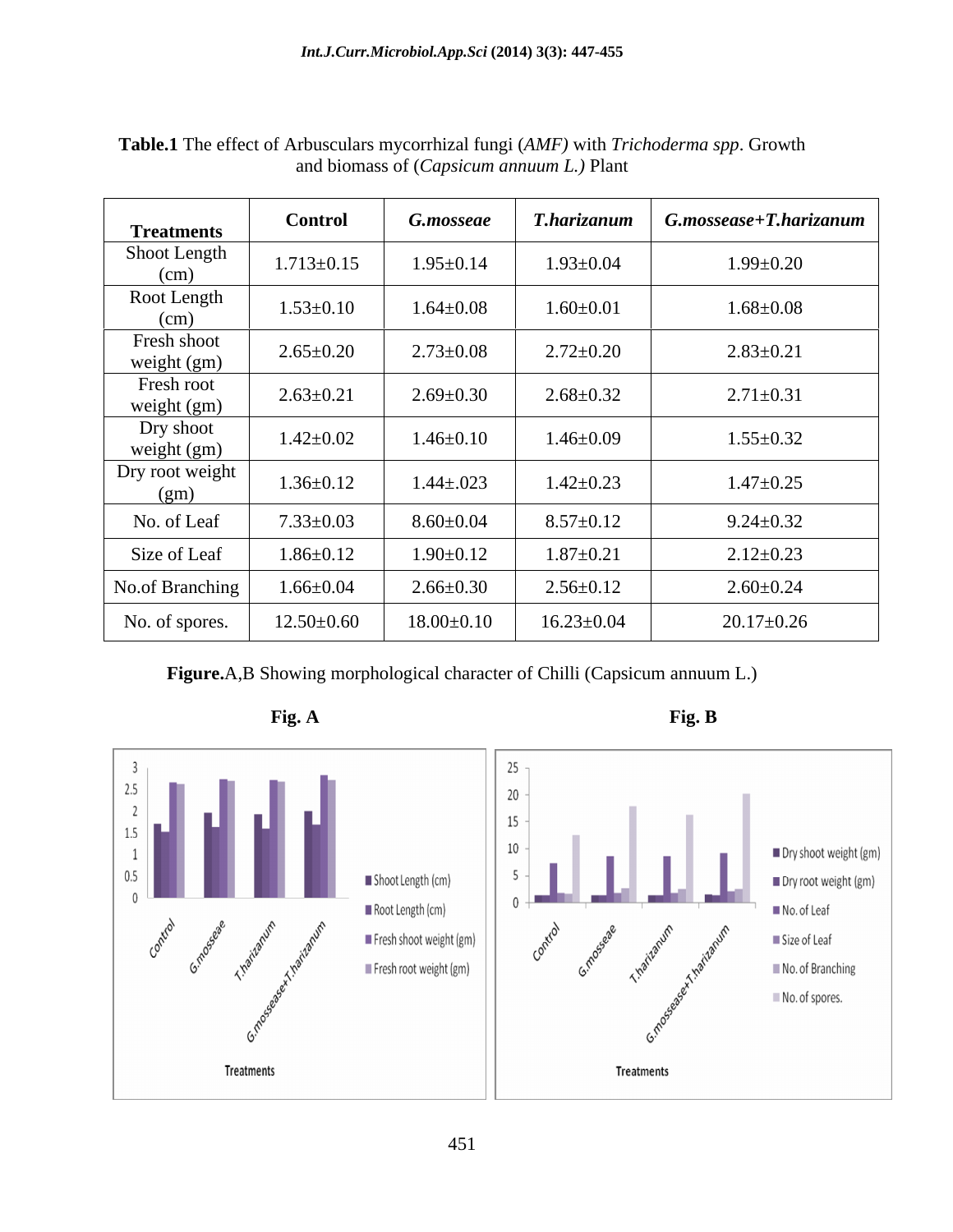improved plant growth. *Glomus mosseae* achieved greater root colonization than the *esculentum mill*) seedlings in pot cultures. other AM fungus we used, an important feature for a fungus to be introduced for on horticultural crops was also reported by the control of root parasites (Suslow 1982) Aguilera-Gómez *et al*. (1999) in peppers and presumably the reason why *G. mosseae* improved growth more than *G.*  a higher number of leaves, foliar area, *margarita*. Amerian et al. (2001) also shoot and yield. The role of AMF reported that inoculation with *G. mosseae* inoculation in agriculture may be resulted in higher  $CO_2$  assimilation rate in expressed not only by the acquisition of plant.Trotta et al. (1996) reported that the nutrients by host plant, but also by *AM fungus, Glomus mosseae,* reduced reducing the use of applied fertilizers and adventitious root necrosis and necrotic root apices caused by Phytophthora nicotianae var. Parasitica by 63–89%.. AMF have the ability to naturally increase Root colonization by AM fungi was water uptake, which in turn can lead to directly related to nutrients uptake by increased plant growth, yield, and still plants (Parkash, 2004). The results on increase in growth parameters due to synergistic interactions among, microbial greatly reduces infections from pathogens, inoculants have been reported by Jayanthi but only has moderate increase in plant et al., (2003) Vanitha et al., (2005) water uptake, growth, and yield, for the reported significant increase in plant height, number of leaves and number of various species of *AMF* and *Trichoderma*  branches, fresh weight and dry weight in Osmium kilimandscharicum on *Trichoderma* spp. can be a determining inoculation with *Glomus fasciculatum* factor impacting on the microbial compared to non mycorrhizal plants. It has community in the rhizosphere to enhance been found that higher root colonization at or even inhibit plant growth, and the time of sampling may be attributed to occasionally establishing a positive high number of secondary *AMF* roots and interaction within plant roots as an its density which favor's active entophytes. The latter association may be mycorrhizal colonization which resulted in the most predictive for the selection of better growth of plant in terms of height and biomass (Mosse*et al*., 1976). Larger inoculants to improve crop health and pots were used for the mass production of the productivity. Direct plant-fungi and perhaps larger pots provide better soil interactions induce changes in both the aeration and root oxygen and influence *AM* sporulation. Cordiki *et al.* (2004) genes that regulate plant physiology found that levels of colonization varied including growth and plant *AMF (Glomus.* depending upon the inoculums as well as *mosseae*, *Glomus fasculatum*, and the composition of growth medium. *Trichoderma harzianum*) are an essential Tanwar et al., (2010) reported levels in component of natural soil-plant. The triple combinations of *G.mosseae + A.* presence of mycorrhizal fungi had *laevis + T. harzianum* were tested for their different influence on the population of *G.* 

establishment of the tomato (*Lycopersican*  This beneficial effect of endomychorriza inoculated with *G. intraradices*, obtaining shoot and yield. The role of *AMF* pesticides.

ability increase yield biomass and *mosseae G. fasciculatum* and *was* able towater uptake, which in turn can lead to have moderate biocontrol affects on pathogens. While *Trichoderma* fungi best results, a compatible combination of fungi should be the considered. *Trichoderma* spp. can be a determining occasionally establishing a positive specific strains that can be used as bio productivity. Direct plant-fungi fungus and plant transcriptomes affecting *mosseae, Glomus fasculatum,* and component of natural soil-plant.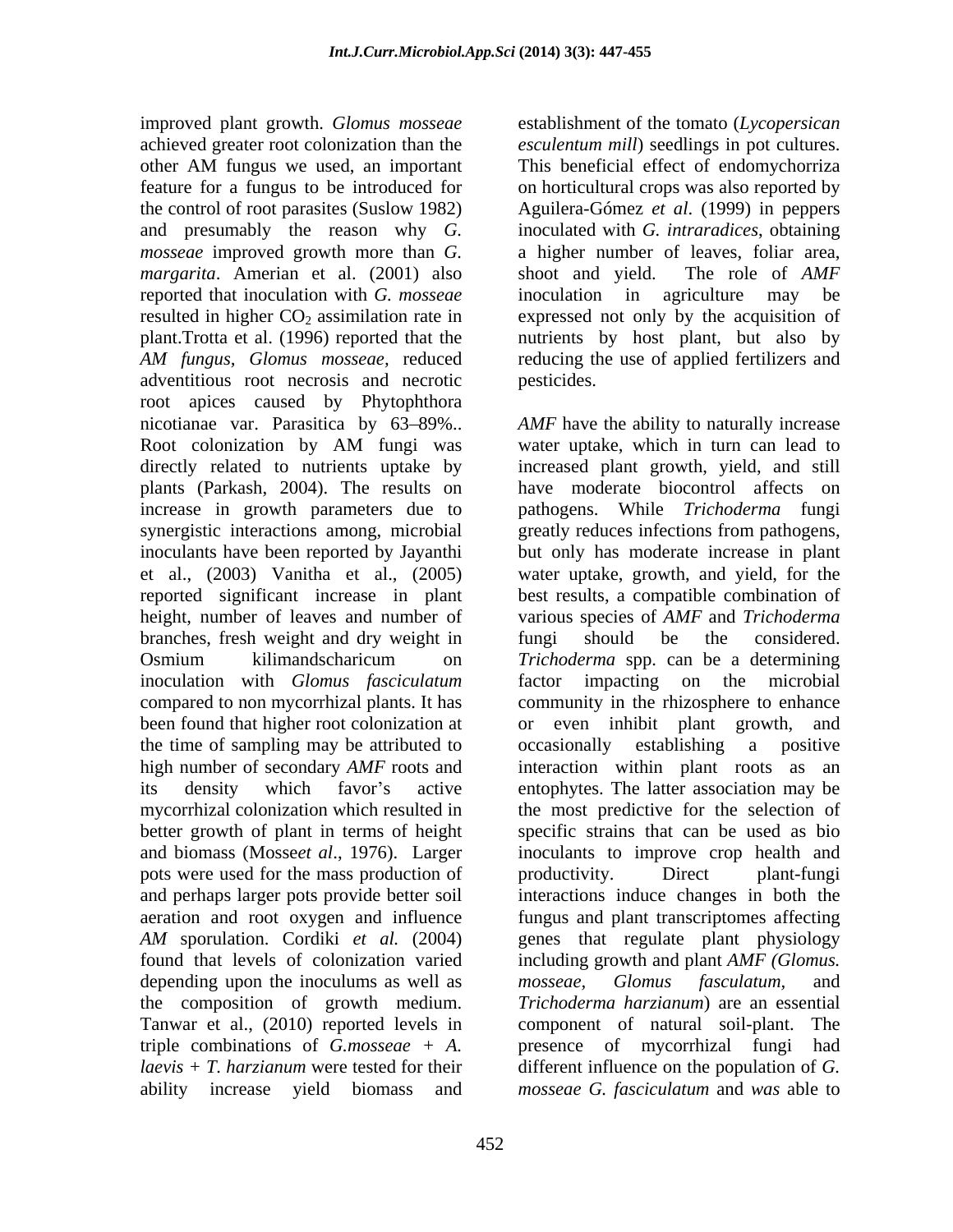stimulate the introduced beneficial fungus *Trichoderma harzianum* Rifai bacterial growth and mycorrhizal 1295 22. Appl. Environ. Microbiol. dependency in the rhizosphere soil. Thus, 65, 2926–2933. the results in the present experiment Amerian, M.R., W.S. Stewart and H. showed that not all the combinations of hosts and entophytes have similar growth stimulating effects. Our result clearly suggests that in Indira  $F_1$  Hybrid. var. Single and double inoculation of *AMF* Appl. Biol., 63:73–76. showed better vegetative growth of all the plants while triple inoculation of both G. mosseae species *G. fasciculatum,* with *Trichoderma harzianum* showed the most promising and synergistic effects on vegetative growth of chilli plants. harzianum and Bacillus coaqulans.<br>Advances in molecular biology techniques World J. Microbiol& Biotech, 19:69have made it possible to develop 72. diagnostic tools to estimate potential BoslandPW, Vostava EJ (2000) .Peppers: contribution of microorganisms in a soil to a given crop. This routine testing of microorganisms potential will lead to Cordiki, L., Allen, E.B., Marbaut, D., more accurate fertilizer recommendations and the safe reduction of fertilizer inputs, which will translate into reduced chemical seepage into the environment. Further study of synergistic affects of *AMF* and *Trichoderma* on plant growth, and should Cutler, G.H., Himselsbach, D.S., be conducted to ensure fungal species are compatible with each other and are compatible for a given a given crop. The growth regulator from Trichoderma

- Aguilera-Gomez, L., F.T. Davies Jr., S.A. evaluation of techniques of measuring<br>Duray I. Phayaphutanon and V. esicular Arbuscular mycorrhizal Duray, L. Phavaphutanon, and V. Olalde Portugal. 1999. Influence of the unit inter-<br>phosphorus and Endomycorrhizal 500. phosphorus and Endomycorrhizal Photosynthetica, 36:441-449.
- Altomare C, Norvell W A, Bjorkman T and Harman G E 1999 Solubilization of phosphate and micronutrients by the plant growth promoting and biocontrol

65, 2926 2933.

- Griffiths, 2001. Effect of two species of arbuscularmycorrhizal fungi on growth, assimilation and leaf water relations in maize (*Zea mays*). Asp. Appl. Biol., 63:73–76.
- Baker R 1989 Improved *Trichoderma* spp. for promoting crop productivity. Trends Biotechnol. 7, 34-38.
- Benjamina to Glomusmosseae Coinoculated with Trichoderma harzianum and Bacillus coaqulans. World J. Microbiol& Biotech, 19:69- 72.
- vegetable and spice Capsicum. CABI publishing, Newwork, USA.
- Allen, M.F., Downer, J., Bohn, J. and Evans, M. (2004). Assessing the infectivity of commercial mycorrhizal inoculants in plant nursery conditions. *J. Environ. Hort.* 22: 149-154.
- **References** Chemistry 39, 2605–2611. Cutler, G.H., Himselsbach, D.S., Arrendale, F., Cole, P.D., Cox, R., 1989. Koninginin A: a novel plant growth regulator from Trichoderma koningii. Agricultural Biological Chemistry 39, 2605–2611.
	- Giovannetti, M. and Mosse, B.1980. An evaluation of techniques of measuring vesicular Arbuscular mycorrhizal infection in roots. Newphytol. 84:489- 500.
	- (*Glomus intraradices*) on gas exchange and plant growth of 10wards growth of the contract of Chileanchor pepper (*Capsicum annuum* cv. San Luis). Independent of a plant host. Appl. Hildebrandt U, JanettaK, Bothe H (2002). Towards growth of arbuscularmycorrhizal fungi independent of a plant host. Appl. Environ microbial. 68(4): 1919-1924.
		- Howell, C.R., Hanson, L.E., Stipanovic, R.D., Puckhaber, L.S., 2000. Induction of terpenoid synthesis in cotton roots and control of Rhizoctonia solanii by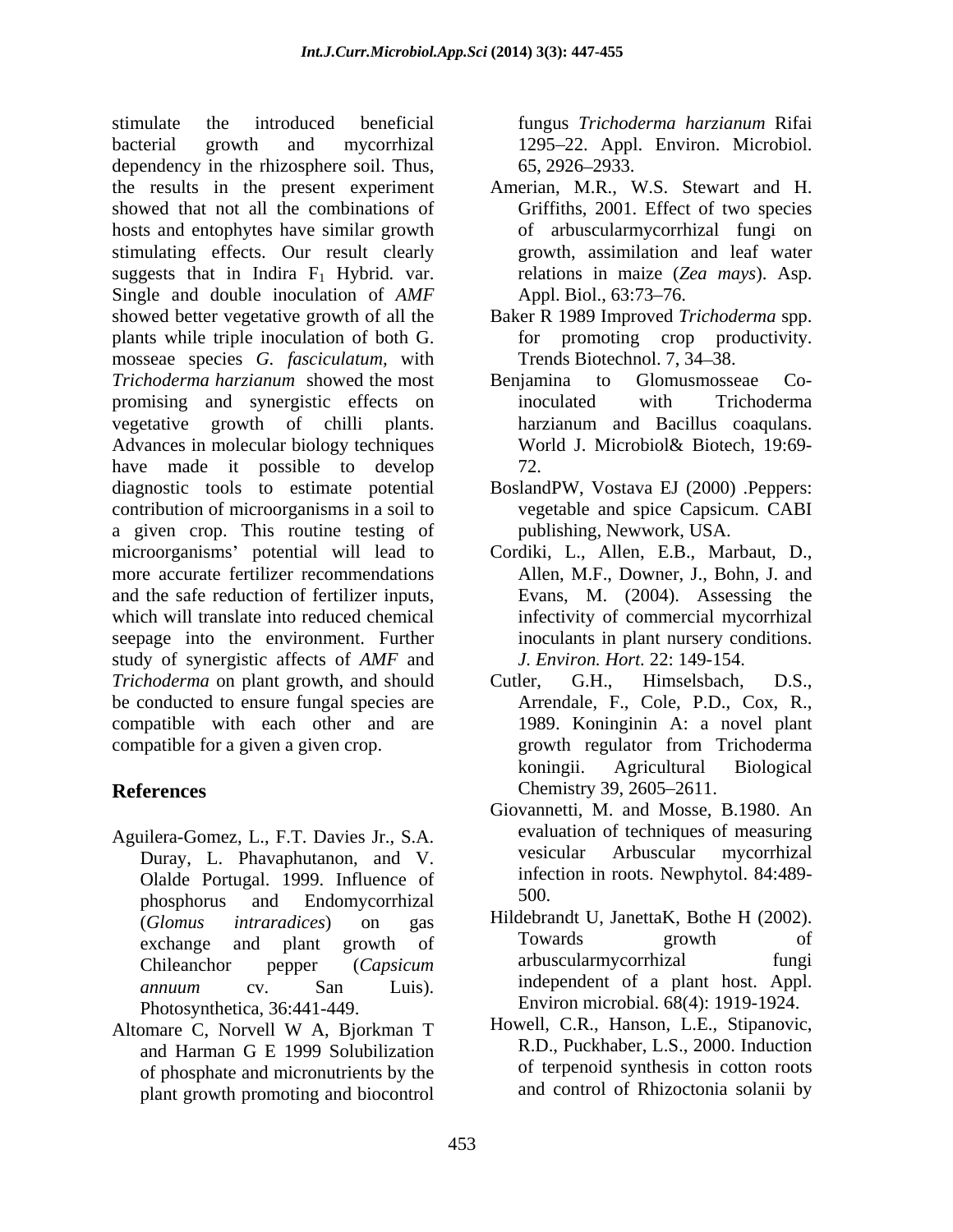- Hoyos-Carvajal, L., Orduz, S., Bissett, J.
- 
- Johansen A 1999 Depletion of soil mineral mycorrhizal fungi. Plant Soil 209,
- Kleifield, O and Chet,I 1992 *Trichoderma*
- 
- determinants of plant communities. pp. Phytopathol. 23:23–54. U. Kafkafi (Eds.). Plant roots the
- Krishna, K.R. and D.J. Bagyaraj, 1991. P uptake or yield. *Plant Soil,* 250: Role of vesicular Arbuscular 225–239.
- Marschner, H., 2002. Mineral nutrition of
- Miller, R.M. and J.D. Jastrow, 2000. The mycorrhizal fungus, Glomus
- seed treatment with Trichoderma Mosse, B., Powell, C.L. and Hayman, D.S. virens. Phytopathology 90, 248 252. (1976). Plant growth responses to 2009. Growth stimulation in bean Interaction between VA mycorrhizal (Phaseolus vulgaris L.) by rock phosphate and symbiotic nitrogen Trichoderma. Biological Control fixation. *New Phytol*. 76: 331-342. vesicular Arbuscular mycorrhizal. IV
- 51.409 416 Ortas, I., Z. Kaya and I. Cakmak, 2001. Jayanthi, S., Bagyaraj, D. J. and Satyanarayana, B. N.2003.Enhanced inoculation on growth of maize and growth and nutrition of micro green pepper plants in phosphorus and propagated Ficus. zinc deficient soils. *In*: Horst, W.J., N by roots of *Cucumis sativus* L. H. Flessa, W.B. Frommer, H.E. colonized or not by arbuscular Goldbach, H.- W. Olfs, V. Römheld, 119 127. Schubert, N. von Wirén and L. plant interaction and its effect on *Security and Sustainability of Agro* increased growth response. Plant Soil *Ecosystems*, pp: 632–633. Kluwer 144, 267 272. Akedmic Publishers, Dordrecht Influence of VA-Mycorrhizal M.K. Schenk, A. Bürkert, N. Claassen, B. Sattelmacher, U. Schmidhalter, S. Wittenmayer. *Plant Nutrition-Food Ecosystems*, pp: 632 633.Kluwer
- Khan, A.G., Kuek, C., Chaudhry, T.M., Parkash, V. 2004. Mycorrhizal status of Khoo, C.S., Hayes, W.J., 2000. Plants, some ethno botanical plant of mycorrhizae and phytochelators in heavy metal contaminated land KurukshetraUniversity, Kurukshetra. some ethno botanical plant of Himachal Pradesh, Ph.D. Thesis
- remediation. Chemosphere, 41: 197 Papavizas, G. C. 1985. Trichoderma and 207. Gliocladium: biology, ecology and the Kottke,I., 2002. Mycorrhizae-rhizosphere potential for biocontrol. Annu. Rev. Phytopathol. 23:23–54.
	- 919-932. In: Waisel, Y., A. Eshel, and Ryan, M.H. and J.F. Angus, 2003. hidden half. 3rd edition. Marcel field pea crops on a low P soil: Dekker, New York. 1120 p. increased Zn-uptake but no increase in Arbuscular mycorrhizal in wheat and 225 239.
	- mycorrhizal in the uptake of Smith, S.E. and D.M. Read, 1997. micronutrient by groundnut plants. Mycorrhizal Symbiosis. 2nd Edition. Curr. Res. 20: 173–175. Academic Press, London. Academic Press, London.
	- higher plants. Academic Press, (1989). Optimum pot size for mass<br>London. 889 p. (1989). production of vesicular- Arbuscular London. 889 p. production of vesicular- Arbuscular Mycorrhizal fungi influence soil fasciculatum. *Ind. J. Agri. Sci.* structure. In: KapulniY, DoudsJr DD Sreenivasa, M.N. and Bagyaraj, D.J. (1989). Optimum pot size for mass mycorrhizal fungus, Glomus fasciculatum. *Ind. J. Agri. Sci*. Banglore, Karnataka 59(5): 337-338.
	- (Eds) Arbuscular mycorrhizal: Suslow, T.V., 1982. Role of root Physiology and function. Kluwer colonizing bacteria and plant growth. Academic Publication, pp. 3-18. In: Mount MS, Lacy GH (Eds)